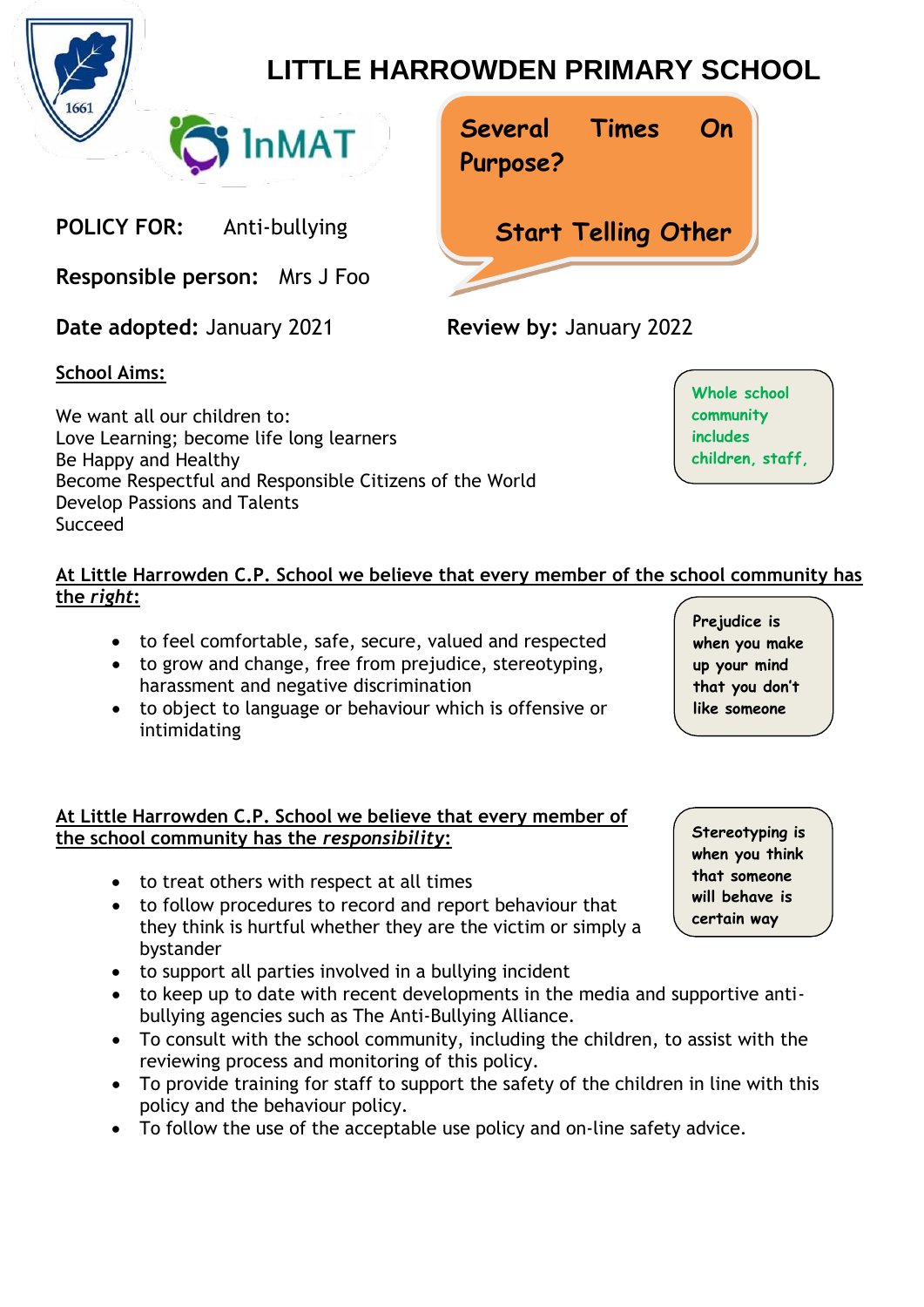#### **Statement of Policy**

The clear message at Little Harrowden Primary School is:

**"We do not tolerate bullying in this school."**

**"Bullying hurts and nobody deserves to be bullied"**

Protective Behaviours UK;

## **'Everybody has the right to feel safe all of the time'**

At Little Harrowden C.P school we take bullying very seriously. Children, staff, governors and parents should be assured that they will be supported when bullying is reported and outlined as in this policy. Procedures will be followed as outlined in this policy and the Behaviour Policy.

This policy also provides guidance to include safety on journeys to and from home, school, leisure activities and extended services in and around school and on-line.

## **Aims and Objectives of School Anti-Bullying Policy**

- To prevent bullying from happening
- To deal effectively with bullying behaviour quickly when it occurs, supporting all parties involved.
- To ensure interventions are in place to support anti-bullying education.
- To help the school community to consider strategies for preventing, avoiding and resolving difficult situations.
- To know what to do, how to report and respond to a bullying incident as a child, bystander, staff, parent or governor.

## **Definition of bullying behaviour**

All pupils, parents and adults in the school community should know that bullying is a behaviour which involves the **abuse of power** by one or more people **through repeated hurtful or aggressive behaviour** with **the intention to cause emotional, social or physical harm to another person**.

**Cyberbullying** is bullying online. We recognise that cyberbullying is as harmful as face to face bullying. **Children and parents should know that allegations of cyberbullying which happen at home but involve members of the school community will be investigated.**

**Repetition**: Bullying behaviour happens intentionally more than once to the same person.

Any member of the school community can be a victim of bullying. Bullying can be:

- Direct physical or verbal
- Relational leaving someone out or deliberately separating them from a group of friends and encouraging others to be hurtful or causing upset to another.
- Online bullying.

**Discrimination is when you treat people differently or unfairly because**

**Harassment is when a person is troubled and**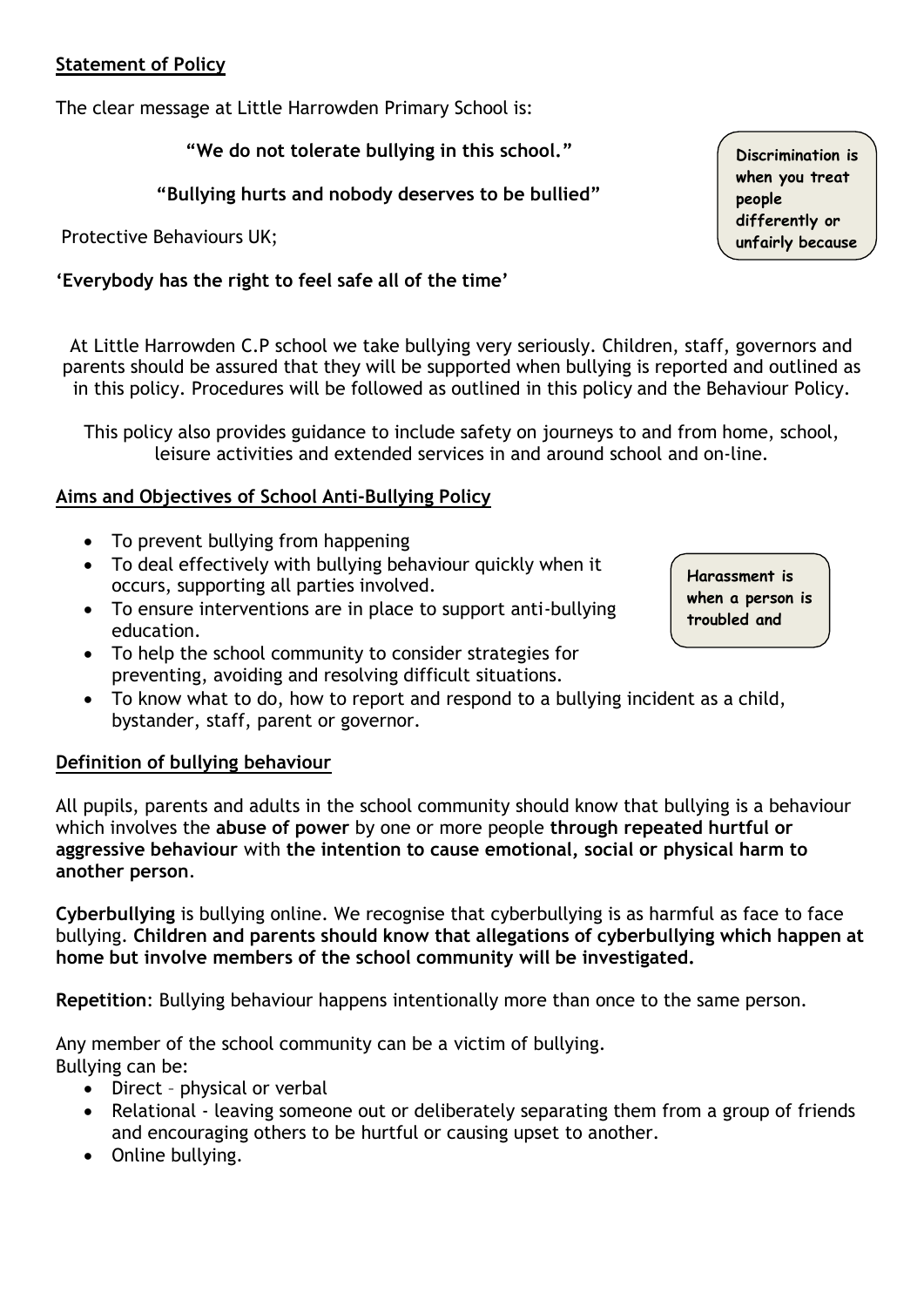Bullying can happen:

- Through the use of technologies such as by phone verbally, email, texting or by posting hurtful comments or pictures on websites, social networking sites and social networking games, chat rooms, messenger services or blogs.
- on the basis of a perceived difference relating to race, religion, language and culture; SEN or disabilities; gifted and talented high abilities; appearance or health conditions; home circumstances; gender, transgender or sexual orientation; social , domestic or economic situation.

Bullying can sometimes be unwitting, but the effect on the victim is still the same.

When pupils with the same power, numbers and strength fight or argue, this is not bullying but consequences will be followed through as outlined in the Behaviour Policy.

Pupils remember the definition of bullying to be:

| Several      | <b>Start</b>   |
|--------------|----------------|
| <b>Times</b> | <b>Telling</b> |
| On           | <b>Other</b>   |
| Purpose      | People         |

#### **Prevention**

We ensure that the curriculum reflects the school's anti-bullying policy and that staff model behaviour that reflects our beliefs. Through our curriculum, PSHE and SMSC we promote respect and celebrate difference, self-awareness, self-esteem and self-regulation.

We will also:

- Recognise and celebrate diversity of achievement, identity and culture in all fields
- Encourage supportive relationships across phases through Young Leaders through the Healthier Child initiative and a Buddy System for our Reception children on entry to the school
- Carry out assemblies that reinforce a co-operative and caring school climate
- Have an anti-bullying week yearly in order to raise awareness within the school community and to share supportive strategies with parents and children.
- Reinforce high self-esteem and minimise low self-esteem through reward systems
- Adopt classroom management techniques that challenge racist, sexist or homophobic remarks
- Ensure that all pupils, parents and adults are aware of the procedure for reporting bullying
- Ensure all areas of the school premises are appropriately supervised including the playground and toilets.
- To install Individual Wellbeing Plans to target interventions to support parties involved with bullying incidents.
- We use My Concern to track incidents and identify patterns.
- We teach protective behaviours.
- We use the restorative behaviour management approach which supports reflections and allows all parties to feel listened to and heard.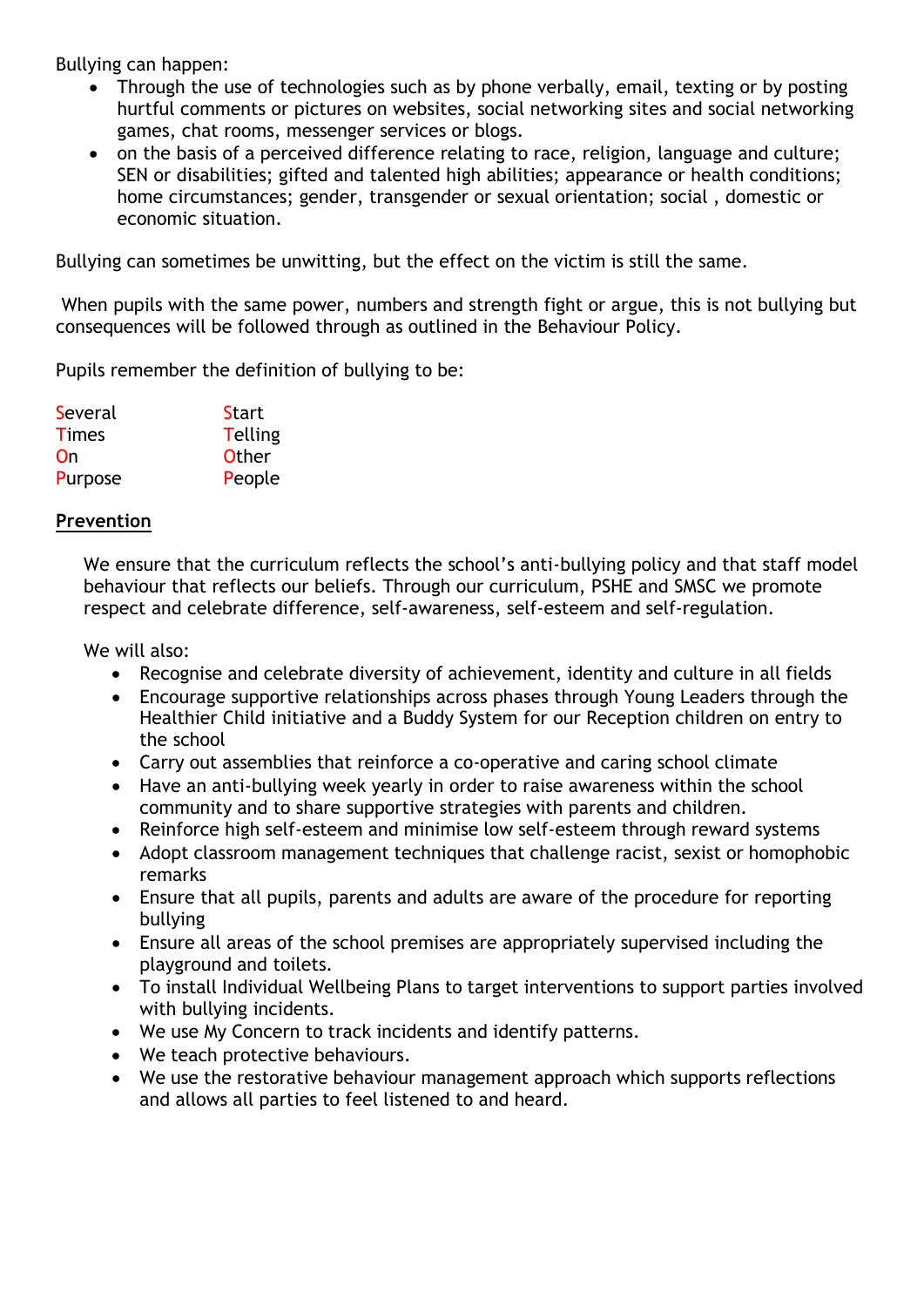# **Summary of recording and reporting bullying:**

**1.Record-** listen, identify and record form.

**2.Respond-**investigate ,agree actions, support.

**3.Resolve-**feedback, monitor, evaluate.

**4.Report-** follow-up form, feedback.

### **Procedures for Reporting and Recording Bullying Incidents**

All members of the school community will be alert to the possibility of bullying incidents and **all** allegations of bullying will be investigated. Bullying in any form is seen as Level 4 behaviour (See Behaviour Policy for procedure). Children and parents should be aware that allegations of cyberbullying which happen at home but involve members of the school community will be investigated.

Bullying can be a crime; we may therefore choose to involve the police where appropriate.

- All allegations of bullying will be recorded by the adult who received the disclosure on **My Concern.**
- The adult will then inform the Phase Leader.
- Parents of the children involved will be contacted on the same day that allegations are made by either the class teacher or Phase Leader depending on the seriousness of the allegation.
- The Phase Leader will investigate the allegation in line with the Behaviour Policy and parents will be informed of outcomes within 24 hours.
- Cases of bullying will be shared with the LEA and with the Governing body via the Head teachers report

#### **Outcomes**

Actions to support all parties will vary to accommodate the varying degrees of bullying, ranging from: counselling, no blame support group, circle of friends, apology, written apology, sanctions e.g. loss of breaks, exclusion from school clubs or other privileges, involvement of parents and in extreme circumstances, exclusion. In some circumstances an Individual Wellbeing Plan will be started to provide a targeted intervention to support a party involved, helping to prevent this behaviour happening in the future.

In all cases, an adult will carry out a follow up interview with the victim within a month of the incident to check on their well-being.

#### **Monitoring and Evaluation**

The policy will be monitored and evaluated by the Headteacher and the Senior Leadership Team, Governors and children.

#### **Related policies**

Behaviour policy Equality and Diversity policy